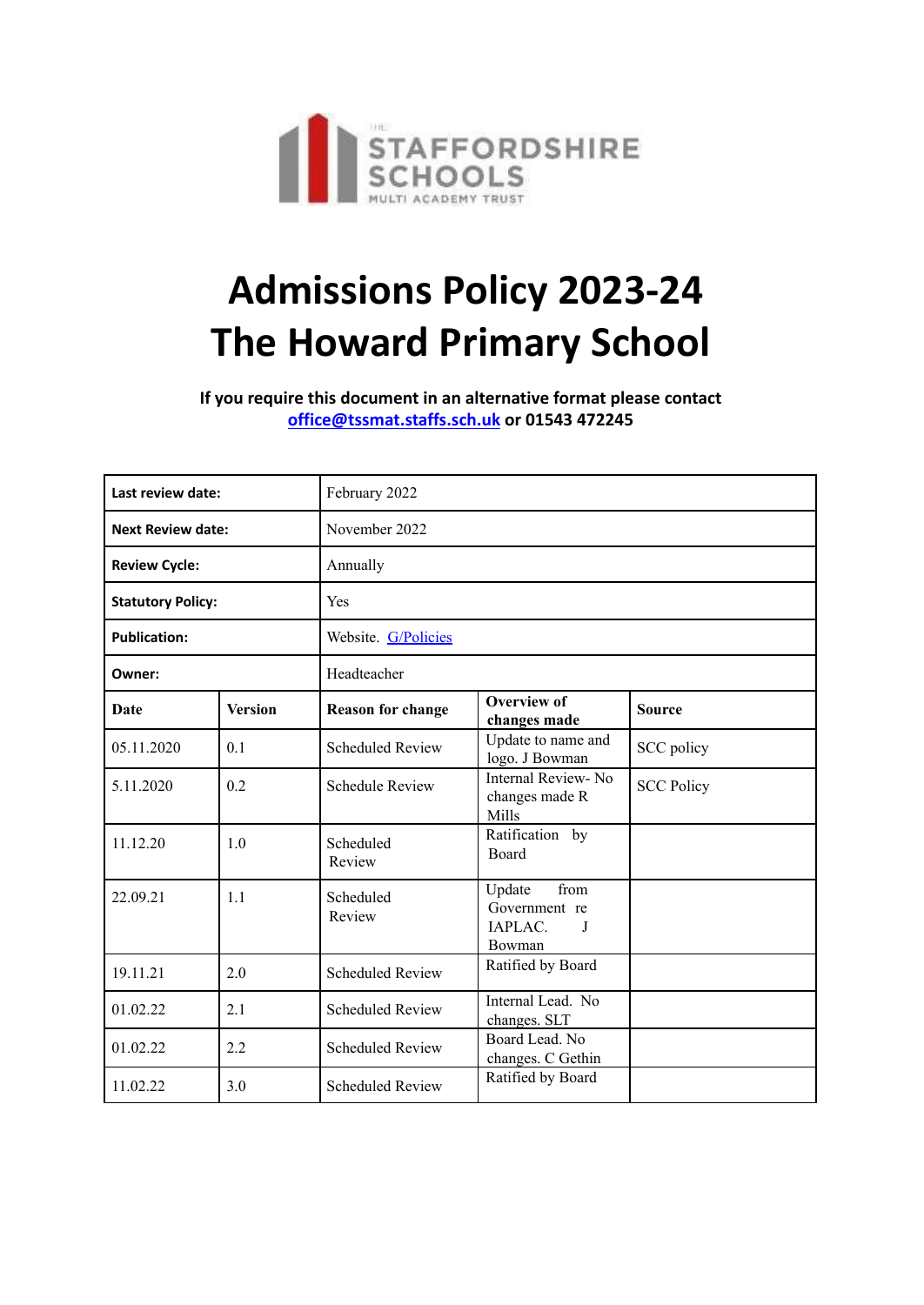The Directors of The Staffordshire Schools Multi Academy Trust welcome children from all backgrounds, faiths and no faith. The Directors are committed to developing inclusive schools that reflect the diversity of the local community. Admission to the school is not dependent on being a member of a particular faith community.

As well as being an inclusive neighbourhood school, The Howard has a distinctive character and ethos. We ask all parents applying for a place here to respect this ethos and its importance to the school community.

Note: Parents have a statutory right of withdrawal from Collective Worship and Religious Education.

#### **Admission Number**

The Board of Directors is responsible for the admission of pupils to the school and admits children each year in accordance with the published admission number for the school. The number is reviewed annually.

For the academic year commencing in September 2023 the number is 12 for compulsory school aged children. The closing date for applications for reception children will be the same as the Local Authority's.

#### **Admissions**

Full time places in reception classes will be available in September of the academic year within which the child becomes five years old.

It is the Staffordshire School Multi Academy Trust's policy to try and meet parents' wishes where possible, however in some cases there may be more applications than there are places available. Admission where the school is oversubscribed is determined by the oversubscription criteria detailed below.

Admissions for Reception – Year 6 are administered through a co-ordinated admissions scheme. Applications on a single common form may be submitted directly to Staffordshire Education Authority, or submitted on-line.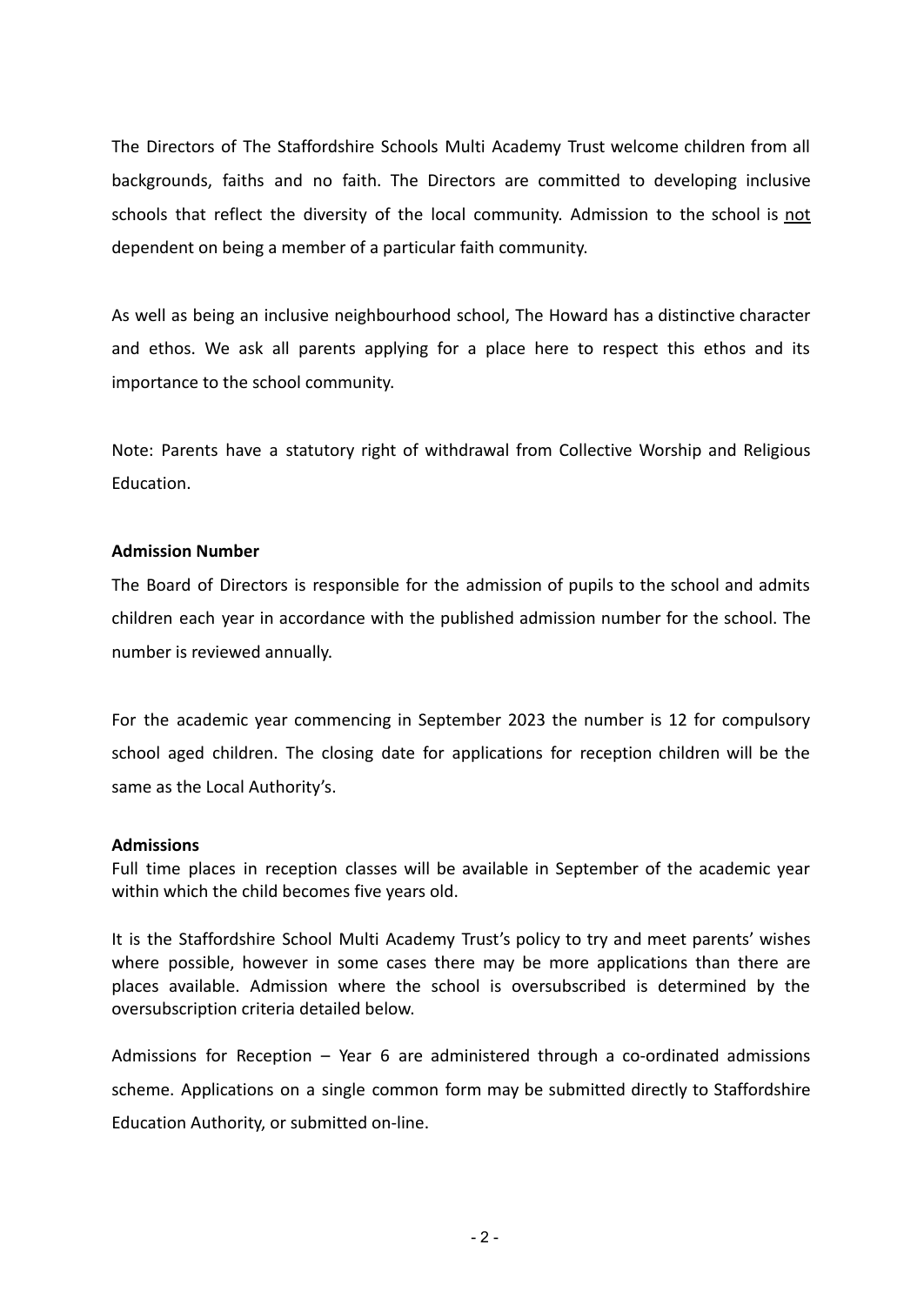# **Oversubscription Criteria**

Children are considered for admission to the school irrespective of gender, race, creed, background or disability within the maximum admission number each year.

If the total number of preferences for admission to a school exceeds the school's Published Admission Number (PAN), the following order of priority is used to allocate the available places.

- 1) Looked after children (LAC), all previously looked after children (PLAC), including those children who appear (to the admission authority) to have been in state care outside of England (IAPLAC ),and ceased to be in state care as a result of being adopted, or became subject to a residence order or special guardianship order, as defined by the Children Act 1989.
- 2) Children who satisfy both of the following tests:

Test 1: the child is distinguished from the great majority of other applicants either on their own medical grounds or by other exceptional circumstances.

Medical grounds must be supported by a medical report (obtained by the applicant and provided at the point of application). This report must clearly justify, for health reasons only, why it is better for the child's health to attend the preferred school rather than any other school.

Exceptional circumstances must relate to the choice of school and the individual child, i.e. the circumstances of the child, not the economic or social circumstances of the parent/carer. They should be supported by a professional report (obtained by the applicant and provided at the point of application), e.g. social worker. This report must clearly justify why it is better for the child to attend the preferred school rather than any other school.

and

Test 2: the child would suffer hardship if they were unable to attend the preferred school.

Hardship means severe suffering of any kind, not merely difficulty or inconvenience, which is likely to be experienced as a result of the child attending a different school. Applicants must provide detailed information about both the type and severity of any likely hardship at the time of application.

- 3) Children living within the catchment area.
- 4) Children who have an elder sibling in attendance at the preferred school (or in the case of an infants school, the affiliated Junior school) and who will still be attending the school at the proposed admission date; (For admission purposes, a brother or sister is a child who lives at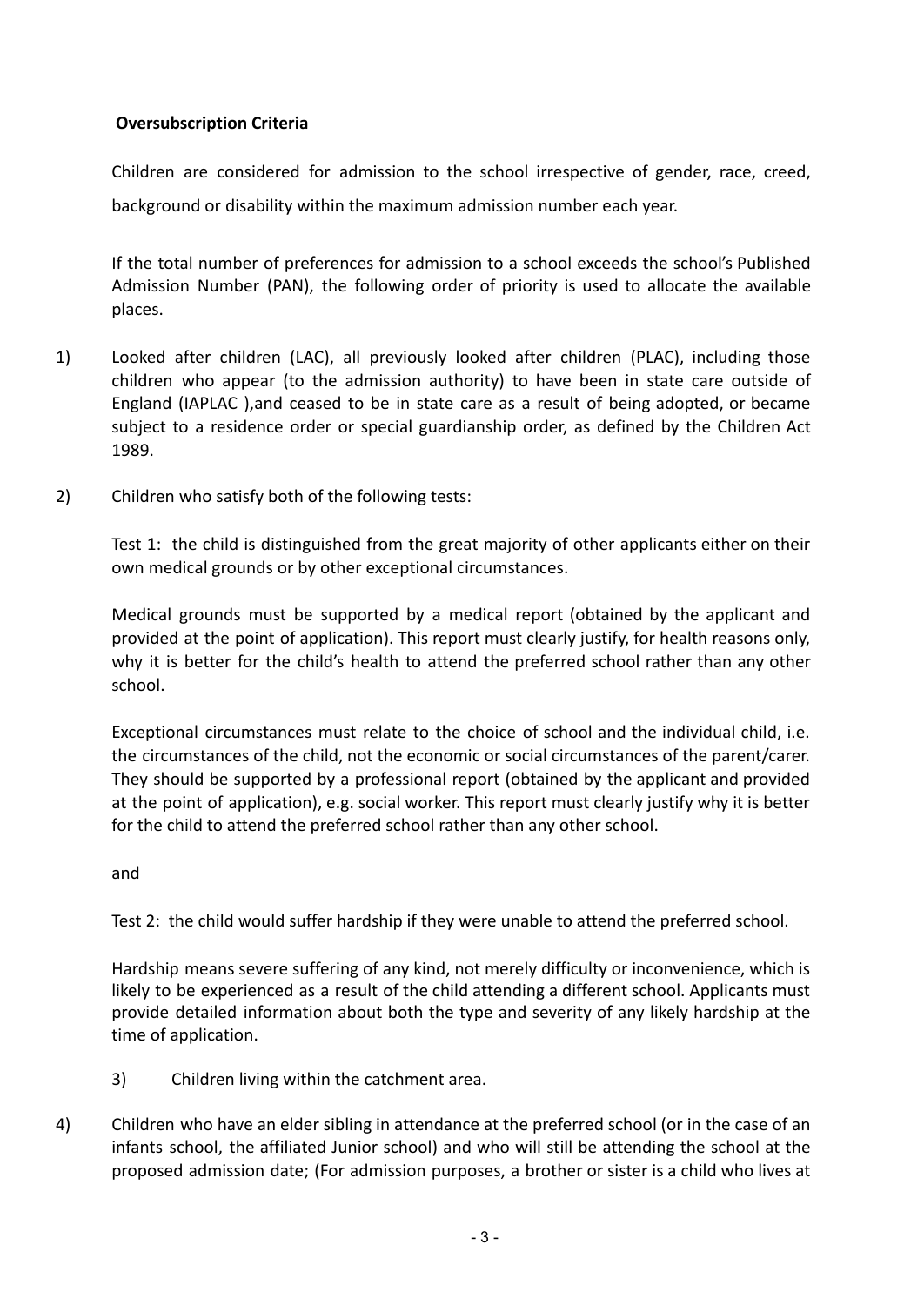the same address and either: have one or both natural parents in common; are related by a parents marriage; are adopted or fostered by a common parent or are unrelated children who live at the same address, whose parents live as partners.)

5) Other children arranged in order of priority according to how near their home addresses are to the main gate of the school, determined by a straight-line measurement as calculated by the Trust's Geographical Information System.

Where it is not possible to accommodate all children applying for places within a particular category then the Trust will allocate the available places through random selection. This process will be supervised by someone independent of the Trust, and a fresh round of random allocation will be used each time a child is offered a place from a waiting list.

# **Additional Notes**

Copies of school catchment area maps are available from https://apps2.staffordshire.gov.uk/scc/schooldetails/details.aspx?Type=P&Easting=4 18850&Northing=310579&Results=20&SchoolMap=1&SchoolID=142095#map

There is no charge or cost related to the admission of a child to a school.

Admissions for the normal age of entry are administered through a coordinated admission scheme and preferences for maintained schools will be processed centrally by the School Admissions and Transport Service.

In accordance with legislation, children who have an Education, Health and Care Plan (EHCP) that names a particular school as being the most appropriate to meet the child's needs must be admitted to that school. This will reduce the amount of places available to other applicants.

Children in care means children who are looked after by a Local Authority (LA) in accordance with section 22 (1) of the Children Act 1989 and who is (a) in care of a LA, or (b) being provided with accommodation by a LA in the exercise of their social services functions (see definition in Section 22 (1) of the Children Act 1989) at the time of making an application to a school. This includes children who were adopted under the Adoption Act 1976 (see section 12 adoption orders) and children who were adopted under Adoption and Children Act 2002 (see section 46 adoption orders).

Child arrangements orders are defined in s.8 of the Children Act 1989, as amended by s.12 of the Children and Families Act 2014. Child arrangements orders replace residence orders and any residence order in force prior to 22 April 2014 is deemed to be a child arrangements order.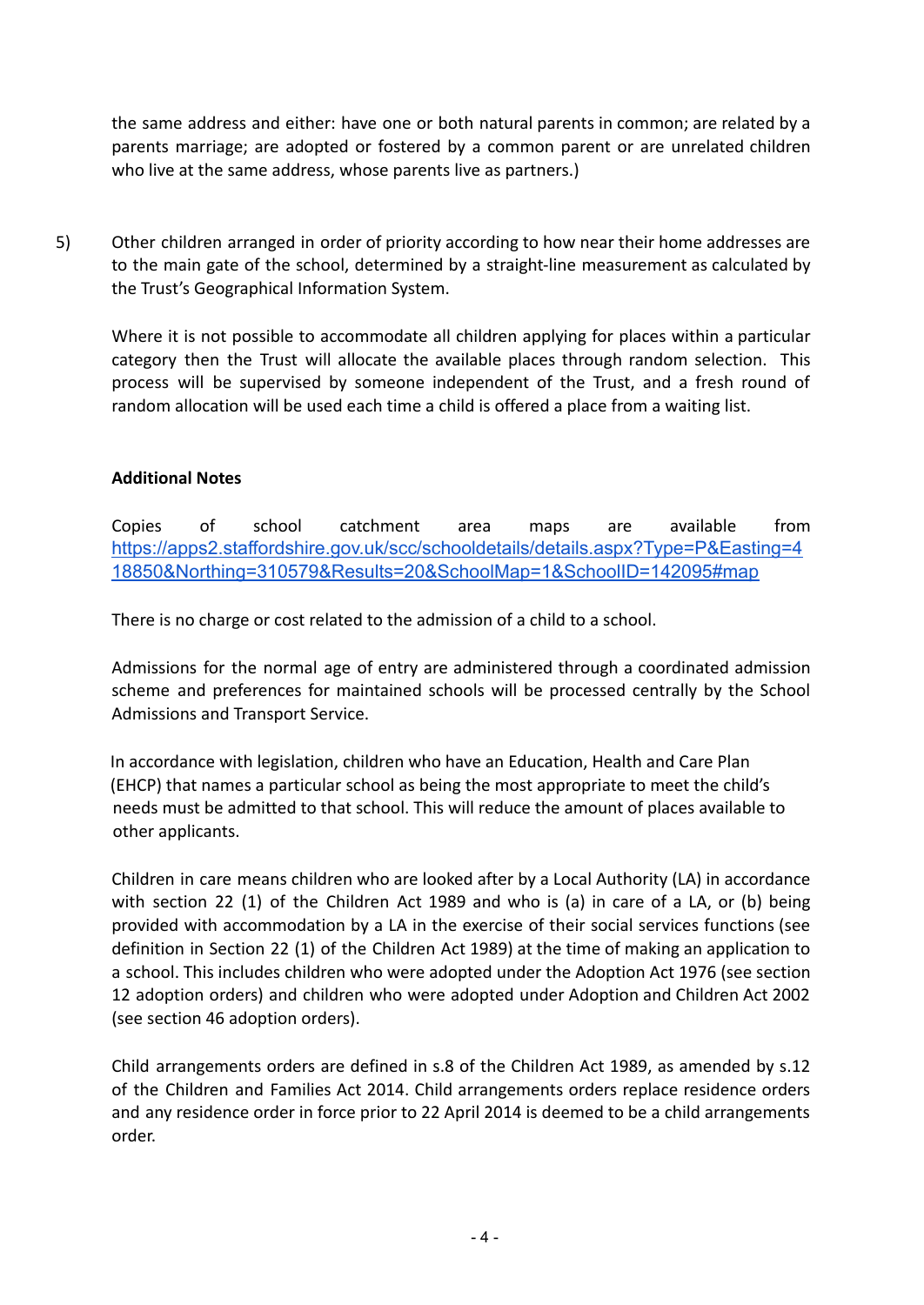Section 14A of the Children Act 1989 defines a special guardianship order as an order appointing one or more individuals to be a child's special guardian (or special guardians).

It is the applicant's responsibility to provide any supportive information required in order for the application to be assessed against the published admissions criteria, the Trust will not seek to obtain this information on behalf of the applicant.

The Trust uses a Geographical Information System (GIS) to calculate home to school distances in miles. The measurement is calculated using Ordnance Survey (OS) data from an applicant's home address to the main front gate of the school. The coordinates of an applicant's home address is determined and provided by the Local Land and Property Gazetteer (LLPG) and OS Address Point data.

The requirement for the Trust to meet the Infant Class Size legislation may result in the refusal of catchment area or sibling applications where a class has already reached its limit of 30 pupils. However, as an exception, the Trust will give careful consideration to offering places above the published admission number to applications from children whose twin or sibling from a multiple birth is admitted even when there are no other vacant places.

The home address is considered to be the child's along with their parent/carer's main and genuine principal place of residence at the time of the allocation of places i.e. where they are normally and regularly living. If a child is resident with friends or relatives (for reasons other than legal guardianship) the friends or relatives address will not be considered for allocation purposes.

Where parents have shared responsibility for a child, and the child lives with both parents for part of the school week, parents will be required to provide documentary evidence to support the address they wish to be considered for allocation purposes.

It is expected that parents will agree on school places before an application is made, and it may be necessary to request evidence from you to confirm that this is the case. The Trust is not in a position to intervene in disputes between parents over school applications and will request that these are resolved privately.

If a child's home address changes during the admissions process it is the responsibility of the parent/carer to inform the Trust immediately. Where there is a proposed house move taking place during the admissions process the Trust will only accept the revised address for purposes of allocation where parents/carers can provide documentary evidence of the move by 13 March 2023. It will be necessary for sufficient evidence of a permanent move to be provided by the applicant by this date before it will be taken into account for allocation purposes at the national offer date.

If a place is offered on the basis of an address that is subsequently found to be different from the child's normal and permanent home address at the time of allocation of places then that place is likely to be withdrawn.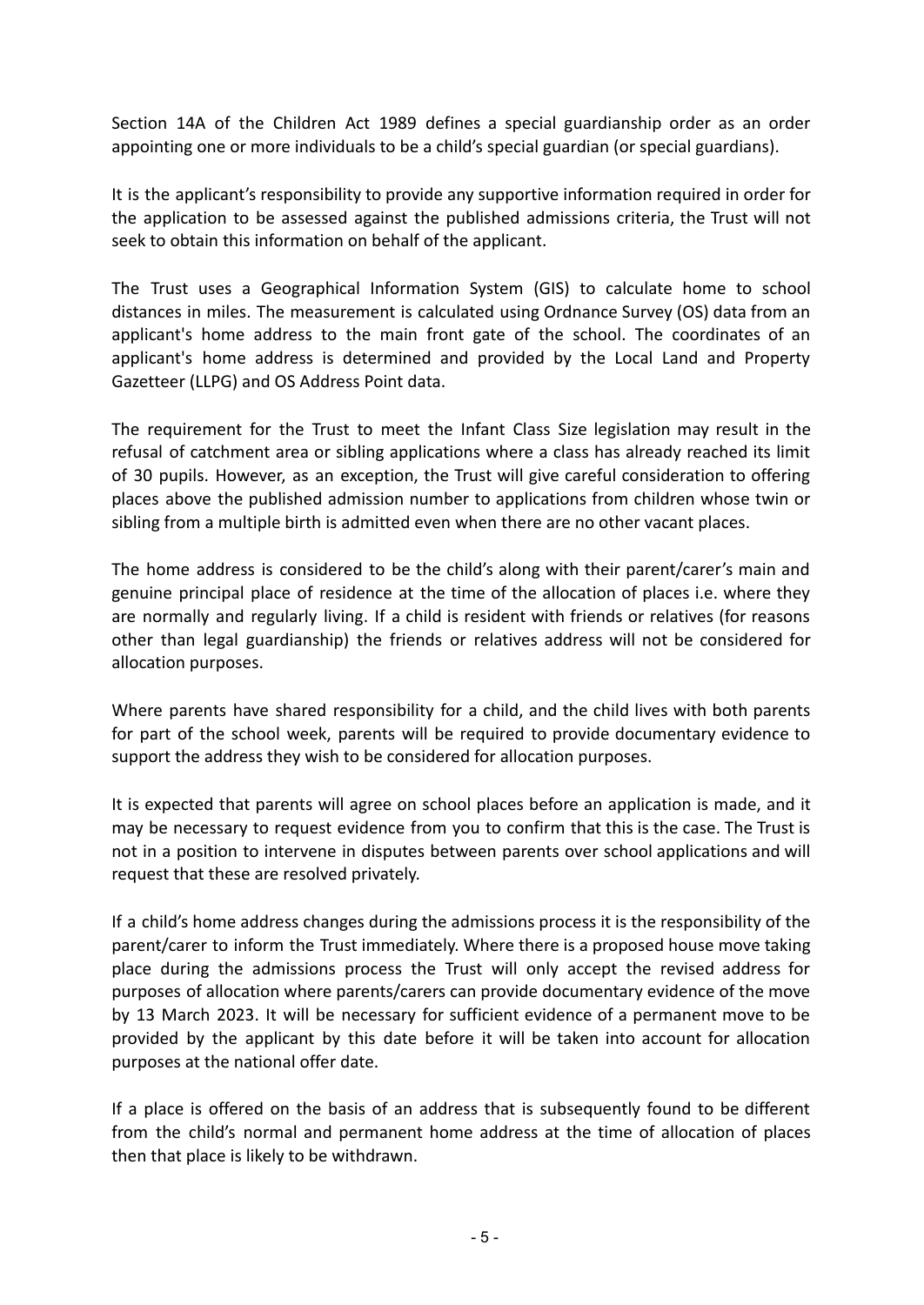If there are a limited number of spaces available and we cannot distinguish between applicants using the criteria listed, such as in the case of children who live in the same block of flats, then the child or children who will be offered the available spaces will be randomly selected. This process will be independently verified.

# **Deferred Entry to Reception Class**

Parents may request that their child be admitted to Reception Class on a part-time basis, or that their child be admitted to school later in the same academic year until the child reaches compulsory school age (i.e. beginning of the term after the child's fifth birthday). The effect is that the place will be held for the child in Reception and is not available to be offered to any other child within the same academic year in which it has been offered.

## **Admission Outside of the Normal Age Group**

Parents may seek to apply for their child's admission to school outside of their normal age group, for example if the child is exceptionally gifted and talented or has experienced problems such as ill health. In addition, the parents of summer born children may choose not to send their child to school until the September following their fifth birthday and may request that they are admitted outside of their normal age group to Reception rather than Year 1.

These parents will need to make an application alongside children applying at the normal age which should explain why it is in the child's best interest to be admitted outside of their normal age which may include information such as professional evidence as to why this is the case and why an exception should be made in the case of the child. A decision as to whether this is an appropriate course of action will be made by the Trust who will take into account the circumstances of the case and views of the Headteacher of the school concerned. Parents do not have the right to insist that their child is admitted to a particular year group.

#### **Waiting lists**

Unsuccessful applicants will be placed on a waiting list in accordance with the oversubscription criteria stated above and not based on the date their application was received. There will be a period of two weeks after the national offer date whereby available places will not be reallocated. If places become available after this date they will be offered according to the child at the top of the waiting list.

For cases where the infant class size regulations apply, the waiting list will operate until the cohort concerned leaves Year 2 and parents will be written to each year to ask whether or not they wish their child's details to remain on the list.

For all other cases, waiting lists will be kept until 31 December 2023.

Inclusion on a school's waiting list does not mean that a place will eventually become available at the school.